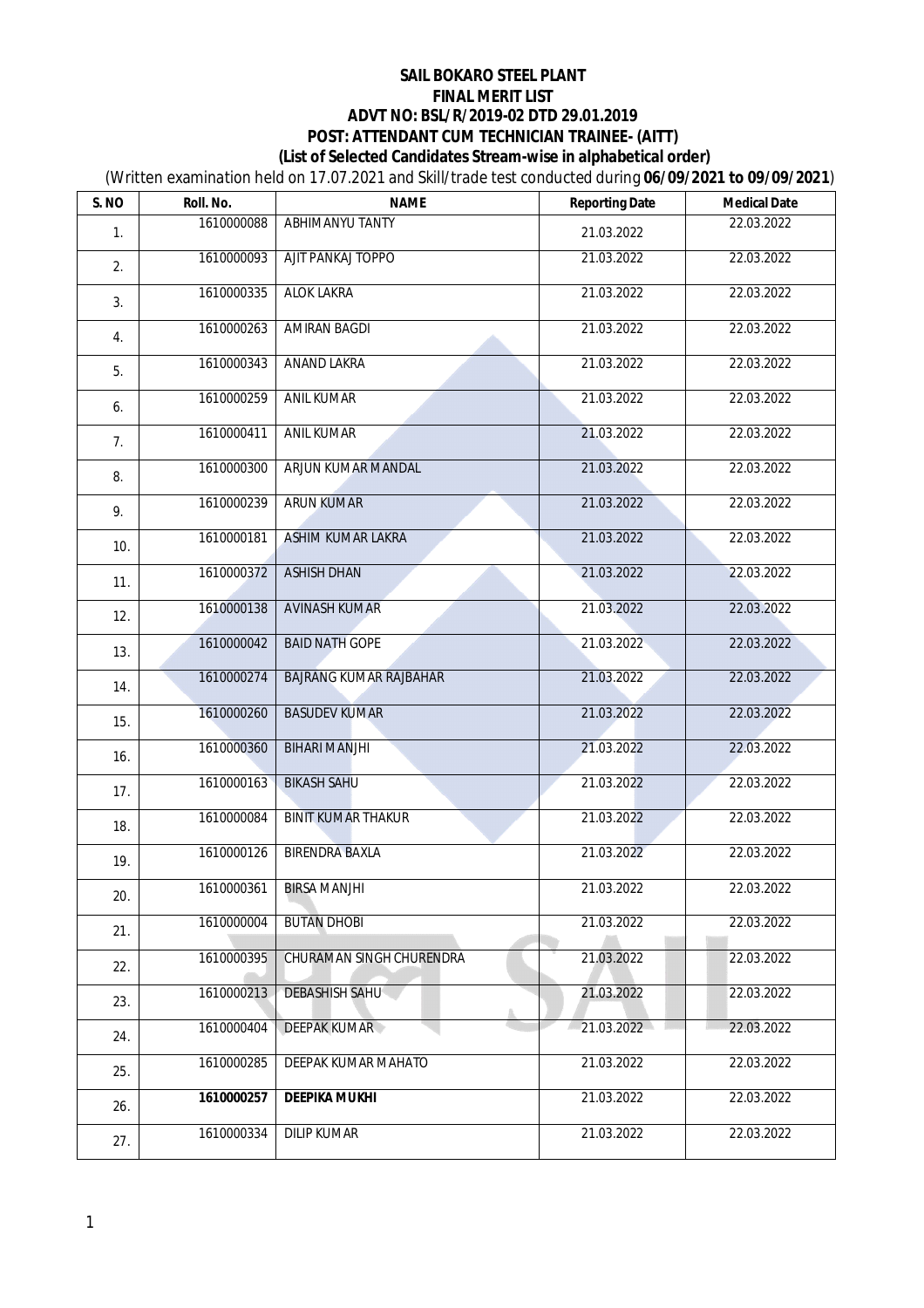(Written examination held on 17.07.2021 and Skill/trade test conducted during **06/09/2021 to 09/09/2021**)

| S. NO | Roll. No.  | <b>NAME</b>                  | <b>Reporting Date</b> | <b>Medical Date</b> |
|-------|------------|------------------------------|-----------------------|---------------------|
| 28.   | 1610000012 | <b>DILIP MANDAL</b>          | 21.03.2022            | 22.03.2022          |
| 29.   | 1610000064 | <b>DINDAYAL</b>              | 21.03.2022            | 22.03.2022          |
| 30.   | 1610000186 | DINESH KUMAR MANJHI          | 21.03.2022            | 22.03.2022          |
| 31.   | 1610000192 | <b>DURGA MANJHI</b>          | 21.03.2022            | 22.03.2022          |
| 32.   | 1610000198 | <b>EMANUWEL JOHNSON EKKA</b> | 21.03.2022            | 22.03.2022          |
| 33.   | 1610000354 | <b>GANESH MANJHI</b>         | 21.03.2022            | 22.03.2022          |
| 34.   | 1610000076 | <b>GOBARDHAN MANJHI</b>      | 21.03.2022            | 22.03.2022          |
| 35.   | 1610000219 | <b>HARI LAL MANJHI</b>       | 21.03.2022            | 22.03.2022          |
| 36.   | 1610000418 | HARISCHANDRA PANIGRAHI       | 22.03.2022            | 23.03.2022          |
| 37.   | 1610000319 | <b>HOMESHWAR PRASAD</b>      | 22.03.2022            | 23.03.2022          |
| 38.   | 1610000376 | <b>INDU KUMARI</b>           | 22.03.2022            | 23.03.2022          |
| 39.   | 1610000350 | <b>JITENDRA KUMAR</b>        | 22.03.2022            | 23.03.2022          |
| 40.   | 1610000091 | KAILASH KUMAR BANJARE        | 22.03.2022            | 23.03.2022          |
| 41.   | 1610000081 | <b>KAMALIKA SINHA</b>        | 22.03.2022            | 23.03.2022          |
| 42.   | 1610000019 | <b>KISHOR KEWAT</b>          | 22.03.2022            | 23.03.2022          |
| 43.   | 1610000120 | <b>KISHOR SOREN</b>          | 22.03.2022            | 23.03.2022          |
| 44.   | 1610000422 | <b>KRISHNA SINGH</b>         | 22.03.2022            | 23.03.2022          |
| 45.   | 1610000315 | <b>LAKHI RAM</b>             | 22.03.2022            | 23.03.2022          |
| 46.   | 1610000394 | <b>LAKHI RAM MANJHI</b>      | 22.03.2022            | 23.03.2022          |
| 47.   |            | 1610000247 LOBIN MANJHI      | 22.03.2022            | 23.03.2022          |
| 48.   | 1610000384 | <b>MADHAV KUMAR</b>          | 22.03.2022            | 23.03.2022          |
| 49.   | 1610000114 | <b>MAHADEB ORAM</b>          | 22.03.2022            | 23.03.2022          |
| 50.   | 1610000412 | <b>MAHESH MANJHI</b>         | 22.03.2022            | 23.03.2022          |
| 51.   | 1610000059 | <b>MAMTA KUMARI</b>          | 22.03.2022            | 23.03.2022          |
| 52.   | 1610000234 | MANOJ KUMAR KISKU            | 22.03.2022            | 23.03.2022          |
| 53.   | 1610000029 | MANOJ KUMAR RAJWAR           | 22.03.2022            | 23.03.2022          |
| 54.   | 1610000363 | MANOJ KUMAR SOREN            | 22.03.2022            | 23.03.2022          |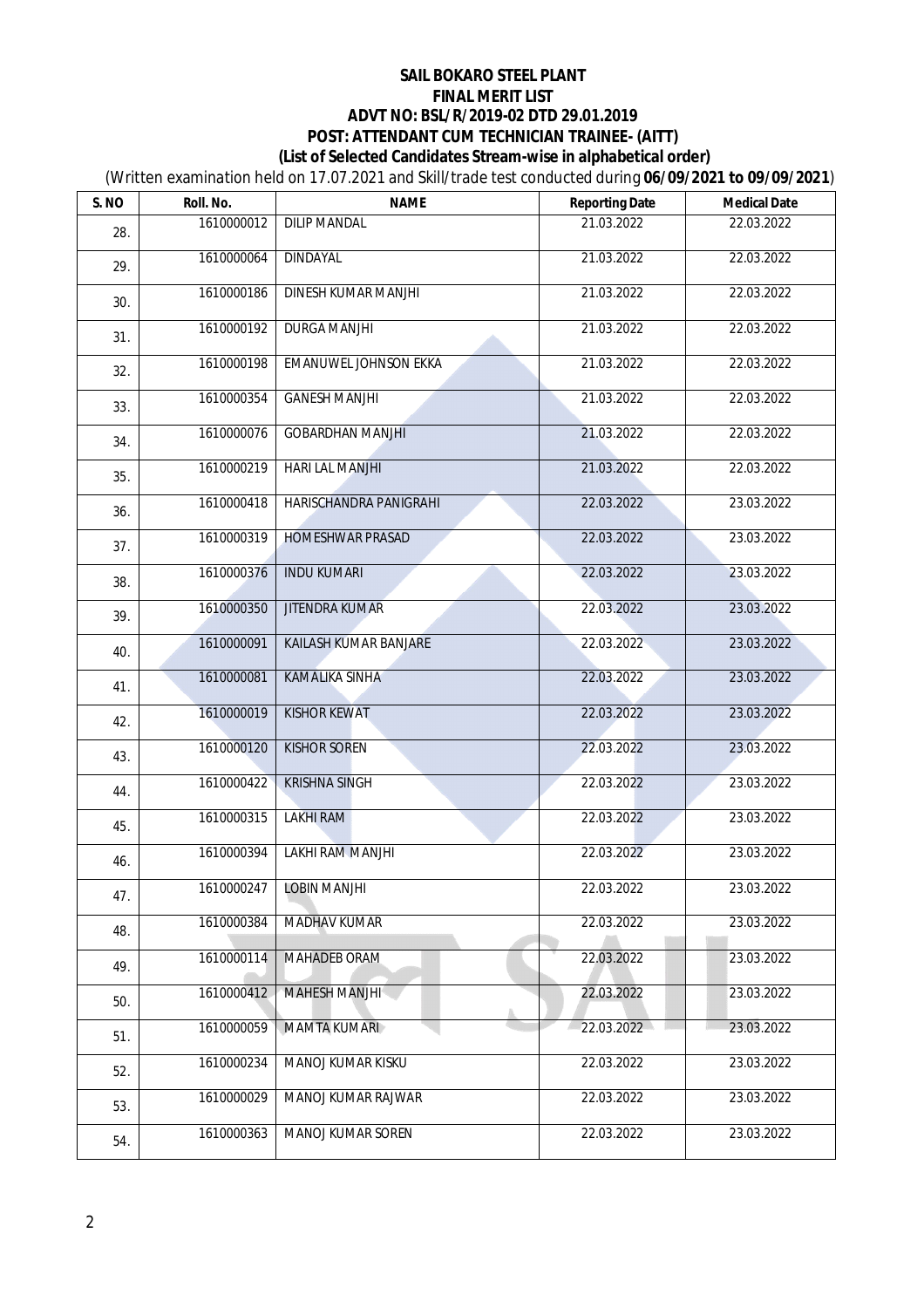(Written examination held on 17.07.2021 and Skill/trade test conducted during **06/09/2021 to 09/09/2021**)

| S. NO | Roll. No.  | <b>NAME</b>                   | <b>Reporting Date</b> | <b>Medical Date</b> |
|-------|------------|-------------------------------|-----------------------|---------------------|
| 55.   | 1610000224 | <b>MUKESH BANRA</b>           | 22.03.2022            | 23.03.2022          |
| 56.   | 1610000121 | <b>MUKESH KUMAR</b>           | 22.03.2022            | 23.03.2022          |
| 57.   | 1610000308 | <b>MUKUT BHUINYAN</b>         | 22.03.2022            | 23.03.2022          |
| 58.   | 1610000339 | <b>MUNA SETHI</b>             | 22.03.2022            | 23.03.2022          |
| 59.   | 1610000165 | NIRANJAN BHARATI              | 22.03.2022            | 23.03.2022          |
| 60.   | 1610000368 | <b>NISHANTA NAG</b>           | 22.03.2022            | 23.03.2022          |
| 61.   | 1610000080 | PANKAJ KUMAR                  | 22.03.2022            | 23.03.2022          |
| 62.   | 1610000243 | PANKAJ KUMAR SINGH            | 22.03.2022            | 23.03.2022          |
| 63.   | 1610000358 | PANKAJ YADAV                  | 22.03.2022            | 23.03.2022          |
| 64.   | 1610000077 | PARMESHWAR MAHTO              | 22.03.2022            | 23.03.2022          |
| 65.   | 1610000221 | PHULESHWAR MANJHI             | 22.03.2022            | 23.03.2022          |
| 66.   | 1610000143 | PRADEEP KUMAR BAURI           | 22.03.2022            | 23.03.2022          |
| 67.   | 1610000166 | PRADEEP KUMAR RAJWAR          | 22.03.2022            | 23.03.2022          |
| 68.   | 1610000353 | RADHESHYAM KECHHU             | 22.03.2022            | 23.03.2022          |
| 69.   | 1610000179 | <b>RAGHUNATH</b>              | 22.03.2022            | 23.03.2022          |
| 70.   | 1610000364 | RAJAN MURMU                   | 22.03.2022            | 23.03.2022          |
| 71.   | 1610000017 | <b>RAKESH KUMAR</b>           | 23.03.2022            | 24.03.2022          |
| 72.   | 1610000002 | RAM KUMAR MURMU               | 23.03.2022            | 24.03.2022          |
| 73.   | 1610000215 | <b>RAM PRAKASH SINGH</b>      | 23.03.2022            | 24.03.2022          |
| 74.   |            | 1610000241 RAMESH KUMAR KARSH | 23.03.2022            | 24.03.2022          |
| 75.   | 1610000237 | <b>RAVI KUMAR</b>             | 23.03.2022            | 24.03.2022          |
| 76.   | 1610000136 | ROHIT KUMAR TOPPO             | 23.03.2022            | 24.03.2022          |
| 77.   | 1610000142 | ROSHAN PRASAD                 | 23.03.2022            | 24.03.2022          |
| 78.   | 1610000195 | <b>ROSHAN TIRKEY</b>          | 23.03.2022            | 24.03.2022          |
| 79.   | 1610000085 | SANDEEP XALXO                 | 23.03.2022            | 24.03.2022          |
| 80.   | 1610000370 | SANJAY CHOUDHARY              | 23.03.2022            | 24.03.2022          |
| 81.   | 1610000062 | SANJAY KUMAR RAJAK            | 23.03.2022            | 24.03.2022          |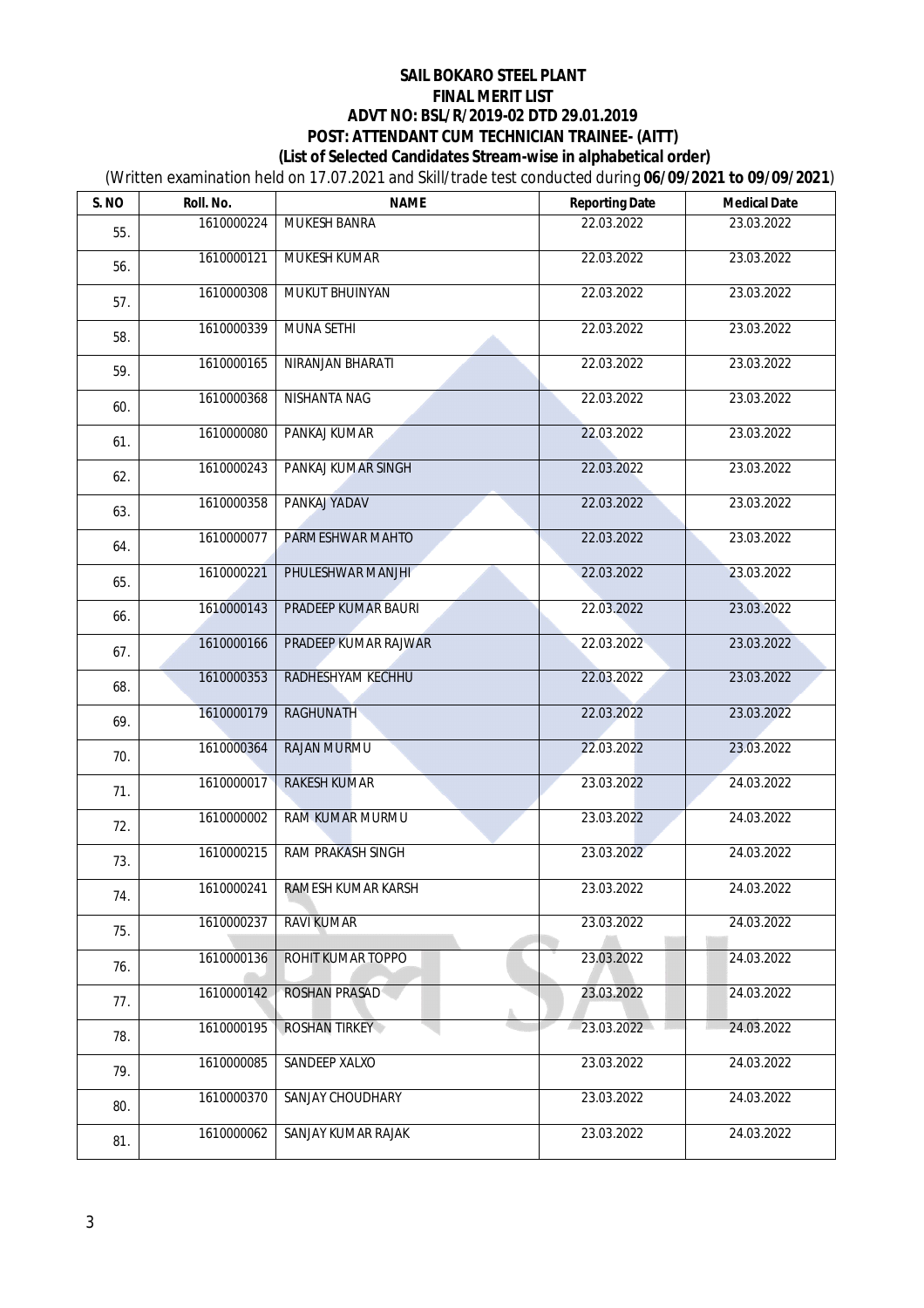(Written examination held on 17.07.2021 and Skill/trade test conducted during **06/09/2021 to 09/09/2021**)

| S. NO                                 | Roll. No.  | <b>NAME</b>              | <b>Reporting Date</b> | <b>Medical Date</b> |
|---------------------------------------|------------|--------------------------|-----------------------|---------------------|
| 82.                                   | 1610000420 | SATYAJEET KUMAR          | 23.03.2022            | 24.03.2022          |
| 83.                                   | 1610000001 | SHAILESH KUMAR MAHTO     | 23.03.2022            | 24.03.2022          |
| 84.                                   | 1610000367 | SHAMBHU KUMAR            | 23.03.2022            | 24.03.2022          |
| 85.                                   | 1610000144 | SHANKAR KUMAR            | 23.03.2022            | 24.03.2022          |
| 86.                                   | 1610000398 | SHASHI KUMAR NAYAK       | 23.03.2022            | 24.03.2022          |
| 87.                                   | 1610000118 | SHUBHAM KUMAR MISHRA     | 23.03.2022            | 24.03.2022          |
| 88.                                   | 1610000156 | <b>SHUSHIL RAM</b>       | 23.03.2022            | 24.03.2022          |
| 89.                                   | 1610000246 | SHYAMLAL NONWAR          | 23.03.2022            | 24.03.2022          |
| 90.                                   | 1610000387 | <b>SIDHLAL HEMBROM</b>   | 23.03.2022            | 24.03.2022          |
| 91.                                   | 1610000098 | <b>SK TOSIF</b>          | 23.03.2022            | 24.03.2022          |
| 92.                                   | 1610000296 | <b>SRIKANT KUMAR</b>     | 23.03.2022            | 24.03.2022          |
| 93.                                   | 1610000298 | <b>SUBHASH MANJHI</b>    | 23.03.2022            | 24.03.2022          |
| 94.                                   | 1610000230 | SUDARSHAN RANA           | 23.03.2022            | 24.03.2022          |
| 95.                                   | 1610000191 | <b>SUKHLAL MANJHI</b>    | 23.03.2022            | 24.03.2022          |
| 96.                                   | 1610000357 | SUMIT KUMAR CHOUDHARY    | 23.03.2022            | 24.03.2022          |
| 97.                                   | 1610000132 | <b>SUMIT MURMU</b>       | 23.03.2022            | 24.03.2022          |
| 98.                                   | 1610000102 | <b>SUNIL YADAV</b>       | 23.03.2022            | 24.03.2022          |
| 99.                                   | 1610000281 | <b>SUNITA KUMARI</b>     | 23.03.2022            | 24.03.2022          |
| 100.                                  | 1610000421 | <b>SURESH BANSFORE</b>   | 23.03.2022            | 24.03.2022          |
| 101.                                  |            | 1610000008 UPENDRA NATH  | 23.03.2022            | 24.03.2022          |
| 102.                                  | 1610000256 | <b>VINOD KUMAR YADAV</b> | 23.03.2022            | 24.03.2022          |
| 103.                                  | 1610000090 | <b>VIRENDER SINGH</b>    | 23.03.2022            | 24.03.2022          |
| 104.                                  | 1610000388 | YOGENDRA NATH MAHATO     | 23.03.2022            | 24.03.2022          |
| ************CONCLUDED**************** |            |                          |                       |                     |

**Candidature of the following candidates has been rejected subsequent upon document verification:**

**Roll No. 1610000321, Roll No. 1610000063, Roll No. 1610000423, Roll No. 1610000199, Roll No. 1610000307 and Roll No. 1610000124. Note: Documents of some of the candidates are under verification and subsequent selection list (if any) will be published at a later date.**